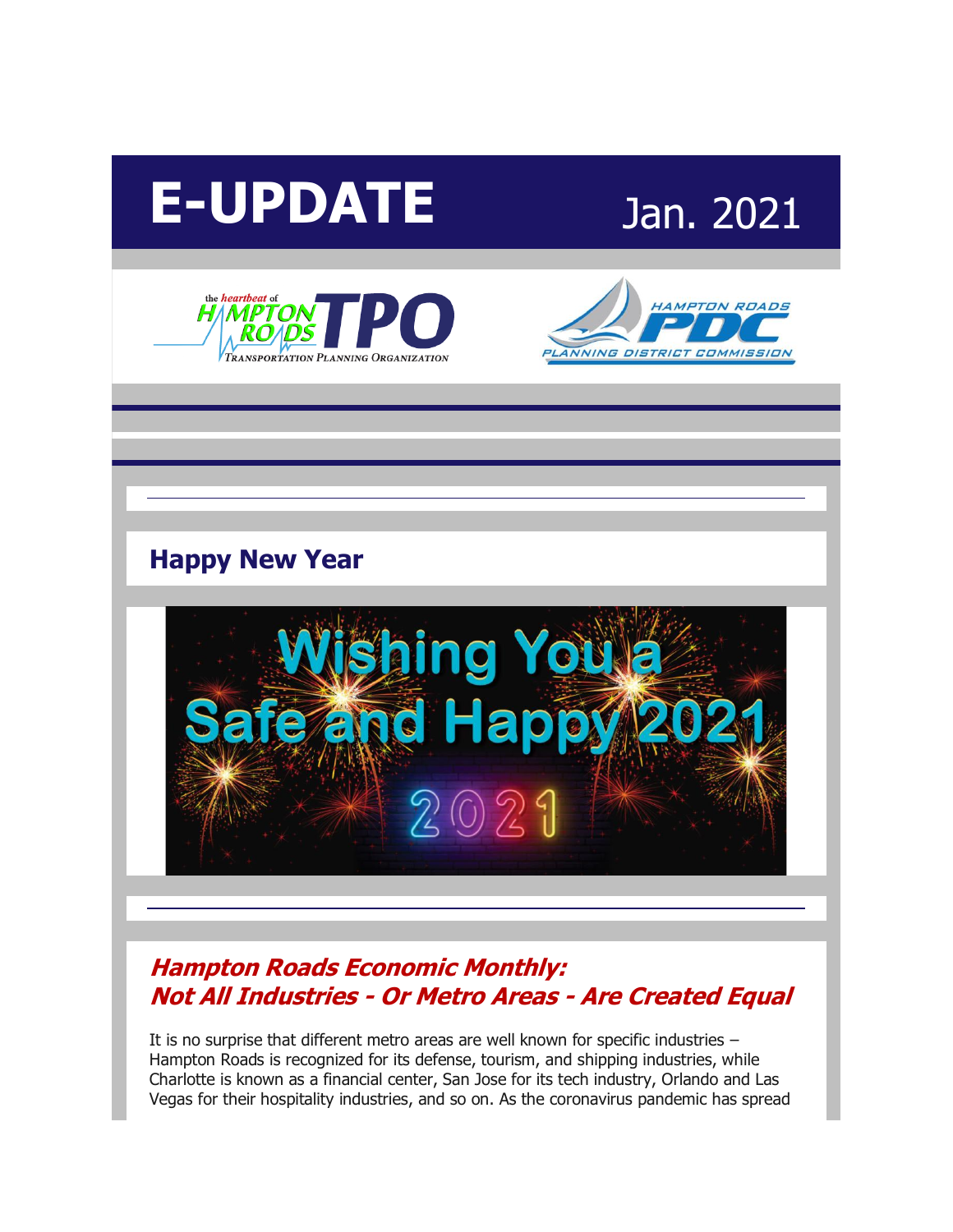

**[HRPDC Staff Share](http://r20.rs6.net/tn.jsp?f=001G7sa78bgPn9YYt1grCUb9YeiGBQqkoWiZdxdWUvuL1SNco-60gGFbOe9LEeQSBBk4QLu-7U06nRs_fbtkfszOBHNeD6xEKnoi8xrnIC09wPGUY0m4tE8muL1dyQ-LvBlrDYnFcN1oWCstQWK9reV2wf-TMAzoSIgDtByGiiitlfEP7q8PCxT2-Auj5AogDtJcQWsRRI3MW5tKMWioboDG8HllpHqX9LQdH4hsYh7kHrp8cPT7wwaCl1BAeBsegJXvRkf7LMHvfgMN6V9PpbCY6vpby5XEwLN2R2m86376lk=&c=djWrRVq2ZXxJbOHsVfHaINk0pakHKGInDZ_s1584KHcz-p5Hnf1eEA==&ch=uiq_ADrQ_1Q_qbWwJUMsb-rwr_Pla6lfVdTwpKHaQZqbShDM-YASHg==)  [Homeowner Tools for](http://r20.rs6.net/tn.jsp?f=001G7sa78bgPn9YYt1grCUb9YeiGBQqkoWiZdxdWUvuL1SNco-60gGFbOe9LEeQSBBk4QLu-7U06nRs_fbtkfszOBHNeD6xEKnoi8xrnIC09wPGUY0m4tE8muL1dyQ-LvBlrDYnFcN1oWCstQWK9reV2wf-TMAzoSIgDtByGiiitlfEP7q8PCxT2-Auj5AogDtJcQWsRRI3MW5tKMWioboDG8HllpHqX9LQdH4hsYh7kHrp8cPT7wwaCl1BAeBsegJXvRkf7LMHvfgMN6V9PpbCY6vpby5XEwLN2R2m86376lk=&c=djWrRVq2ZXxJbOHsVfHaINk0pakHKGInDZ_s1584KHcz-p5Hnf1eEA==&ch=uiq_ADrQ_1Q_qbWwJUMsb-rwr_Pla6lfVdTwpKHaQZqbShDM-YASHg==)  [Water Quality](http://r20.rs6.net/tn.jsp?f=001G7sa78bgPn9YYt1grCUb9YeiGBQqkoWiZdxdWUvuL1SNco-60gGFbOe9LEeQSBBk4QLu-7U06nRs_fbtkfszOBHNeD6xEKnoi8xrnIC09wPGUY0m4tE8muL1dyQ-LvBlrDYnFcN1oWCstQWK9reV2wf-TMAzoSIgDtByGiiitlfEP7q8PCxT2-Auj5AogDtJcQWsRRI3MW5tKMWioboDG8HllpHqX9LQdH4hsYh7kHrp8cPT7wwaCl1BAeBsegJXvRkf7LMHvfgMN6V9PpbCY6vpby5XEwLN2R2m86376lk=&c=djWrRVq2ZXxJbOHsVfHaINk0pakHKGInDZ_s1584KHcz-p5Hnf1eEA==&ch=uiq_ADrQ_1Q_qbWwJUMsb-rwr_Pla6lfVdTwpKHaQZqbShDM-YASHg==)  [Protection with](http://r20.rs6.net/tn.jsp?f=001G7sa78bgPn9YYt1grCUb9YeiGBQqkoWiZdxdWUvuL1SNco-60gGFbOe9LEeQSBBk4QLu-7U06nRs_fbtkfszOBHNeD6xEKnoi8xrnIC09wPGUY0m4tE8muL1dyQ-LvBlrDYnFcN1oWCstQWK9reV2wf-TMAzoSIgDtByGiiitlfEP7q8PCxT2-Auj5AogDtJcQWsRRI3MW5tKMWioboDG8HllpHqX9LQdH4hsYh7kHrp8cPT7wwaCl1BAeBsegJXvRkf7LMHvfgMN6V9PpbCY6vpby5XEwLN2R2m86376lk=&c=djWrRVq2ZXxJbOHsVfHaINk0pakHKGInDZ_s1584KHcz-p5Hnf1eEA==&ch=uiq_ADrQ_1Q_qbWwJUMsb-rwr_Pla6lfVdTwpKHaQZqbShDM-YASHg==)  [Realtors](http://r20.rs6.net/tn.jsp?f=001G7sa78bgPn9YYt1grCUb9YeiGBQqkoWiZdxdWUvuL1SNco-60gGFbOe9LEeQSBBk4QLu-7U06nRs_fbtkfszOBHNeD6xEKnoi8xrnIC09wPGUY0m4tE8muL1dyQ-LvBlrDYnFcN1oWCstQWK9reV2wf-TMAzoSIgDtByGiiitlfEP7q8PCxT2-Auj5AogDtJcQWsRRI3MW5tKMWioboDG8HllpHqX9LQdH4hsYh7kHrp8cPT7wwaCl1BAeBsegJXvRkf7LMHvfgMN6V9PpbCY6vpby5XEwLN2R2m86376lk=&c=djWrRVq2ZXxJbOHsVfHaINk0pakHKGInDZ_s1584KHcz-p5Hnf1eEA==&ch=uiq_ADrQ_1Q_qbWwJUMsb-rwr_Pla6lfVdTwpKHaQZqbShDM-YASHg==)**



HRPDC staff presented a brief overview of the Chesapeake Bay

Preservation Act (CBPA) and how the real estate community can help pave the way for smoother communications between local government staff and new waterfront homeowners who may not be aware of the CBPA requirements for home improvement projects.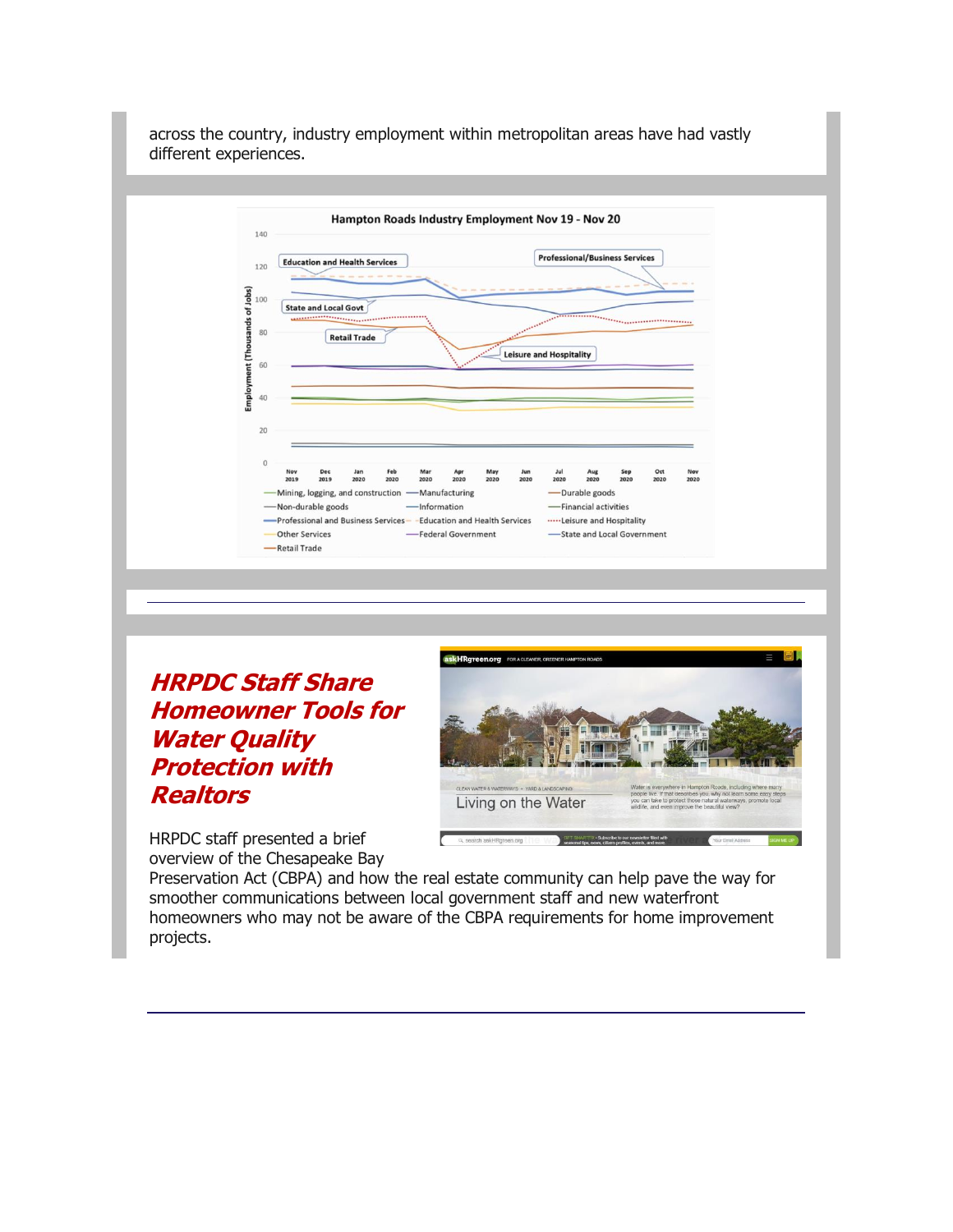#### **[Regional Initiative Encourages Residents to "Start](http://r20.rs6.net/tn.jsp?f=001G7sa78bgPn9YYt1grCUb9YeiGBQqkoWiZdxdWUvuL1SNco-60gGFbOe9LEeQSBBkvYh5TNxjnsgEFs2FyWWidsZmiHxGxYMw6MRSkWOW7Hg8D9WAuufGKerjI4Pf2Y3zYJcxghsXVzT5Qg2V1Gs3EGekp4CeL1kayQN-snuQpSYOXQeJJzB05LlEO_hDgjQyjA76r1acg94Qu1R1_geU5KVjtS046UCmJtMHWiXaylWgh5wl27R3vVmyJY3Zb0kGOaijCTkZQRA46S20i_bdqBZaku4TSJCZv9G5-AfsSqWOVIVNjqXhnzQ4rFKFaIBl_2nTfLZ0qcH4ECl4xrKalA==&c=djWrRVq2ZXxJbOHsVfHaINk0pakHKGInDZ_s1584KHcz-p5Hnf1eEA==&ch=uiq_ADrQ_1Q_qbWwJUMsb-rwr_Pla6lfVdTwpKHaQZqbShDM-YASHg==)  [Smart, Recycle Right"](http://r20.rs6.net/tn.jsp?f=001G7sa78bgPn9YYt1grCUb9YeiGBQqkoWiZdxdWUvuL1SNco-60gGFbOe9LEeQSBBkvYh5TNxjnsgEFs2FyWWidsZmiHxGxYMw6MRSkWOW7Hg8D9WAuufGKerjI4Pf2Y3zYJcxghsXVzT5Qg2V1Gs3EGekp4CeL1kayQN-snuQpSYOXQeJJzB05LlEO_hDgjQyjA76r1acg94Qu1R1_geU5KVjtS046UCmJtMHWiXaylWgh5wl27R3vVmyJY3Zb0kGOaijCTkZQRA46S20i_bdqBZaku4TSJCZv9G5-AfsSqWOVIVNjqXhnzQ4rFKFaIBl_2nTfLZ0qcH4ECl4xrKalA==&c=djWrRVq2ZXxJbOHsVfHaINk0pakHKGInDZ_s1584KHcz-p5Hnf1eEA==&ch=uiq_ADrQ_1Q_qbWwJUMsb-rwr_Pla6lfVdTwpKHaQZqbShDM-YASHg==)**

askHRgreen.org and the region's 17 jurisdictions have come together to encourage residents in the 757 to recycle right in the new year. The new "Start Smart, Recycle Right" campaign includes three animated videos featured at [https://askhrgreen.org/start-smart/](http://r20.rs6.net/tn.jsp?f=001G7sa78bgPn9YYt1grCUb9YeiGBQqkoWiZdxdWUvuL1SNco-60gGFbOe9LEeQSBBkfbuJfsPu9eOu61GR1goeFEbdcBGjiX5AcRYMSdg-SvE1tsOB9GYsd2f_mPn41wKhoRxIKKpJFmjnQrgVR1sWvMNl6G3f_ium&c=djWrRVq2ZXxJbOHsVfHaINk0pakHKGInDZ_s1584KHcz-p5Hnf1eEA==&ch=uiq_ADrQ_1Q_qbWwJUMsb-rwr_Pla6lfVdTwpKHaQZqbShDM-YASHg==). The video series takes viewers through the recycling journey, highlights what's recyclable in Hampton Roads, and how contamination can compromise the recycling process.



#### **HRPDC/HRTPO Welcome New Employees**



**[Pavithra Parthasarathi,](http://r20.rs6.net/tn.jsp?f=001G7sa78bgPn9YYt1grCUb9YeiGBQqkoWiZdxdWUvuL1SNco-60gGFbOe9LEeQSBBk3Sa9vUmb5DedhLmrKmWKOUBVAKRWooDdV1Hi6197pxsA4CcCYB_Tb5TCbsP5fUmkl2vDuncKCdmjRaqzNiM2rDnp2z3p2Ala05Hio5Q3WEF9sICTxcKFhyPwQkUOcSIKDUv_DRvGKQoT68R58sEc9uk_Ca2vRQcdOTGbyBQhuSVLTw3EM0d7us1VX8PcNUFY&c=djWrRVq2ZXxJbOHsVfHaINk0pakHKGInDZ_s1584KHcz-p5Hnf1eEA==&ch=uiq_ADrQ_1Q_qbWwJUMsb-rwr_Pla6lfVdTwpKHaQZqbShDM-YASHg==) [HRTPO Deputy Executive](http://r20.rs6.net/tn.jsp?f=001G7sa78bgPn9YYt1grCUb9YeiGBQqkoWiZdxdWUvuL1SNco-60gGFbOe9LEeQSBBk3Sa9vUmb5DedhLmrKmWKOUBVAKRWooDdV1Hi6197pxsA4CcCYB_Tb5TCbsP5fUmkl2vDuncKCdmjRaqzNiM2rDnp2z3p2Ala05Hio5Q3WEF9sICTxcKFhyPwQkUOcSIKDUv_DRvGKQoT68R58sEc9uk_Ca2vRQcdOTGbyBQhuSVLTw3EM0d7us1VX8PcNUFY&c=djWrRVq2ZXxJbOHsVfHaINk0pakHKGInDZ_s1584KHcz-p5Hnf1eEA==&ch=uiq_ADrQ_1Q_qbWwJUMsb-rwr_Pla6lfVdTwpKHaQZqbShDM-YASHg==)  [Director](http://r20.rs6.net/tn.jsp?f=001G7sa78bgPn9YYt1grCUb9YeiGBQqkoWiZdxdWUvuL1SNco-60gGFbOe9LEeQSBBk3Sa9vUmb5DedhLmrKmWKOUBVAKRWooDdV1Hi6197pxsA4CcCYB_Tb5TCbsP5fUmkl2vDuncKCdmjRaqzNiM2rDnp2z3p2Ala05Hio5Q3WEF9sICTxcKFhyPwQkUOcSIKDUv_DRvGKQoT68R58sEc9uk_Ca2vRQcdOTGbyBQhuSVLTw3EM0d7us1VX8PcNUFY&c=djWrRVq2ZXxJbOHsVfHaINk0pakHKGInDZ_s1584KHcz-p5Hnf1eEA==&ch=uiq_ADrQ_1Q_qbWwJUMsb-rwr_Pla6lfVdTwpKHaQZqbShDM-YASHg==)**



**[Brandon Rogers,](http://r20.rs6.net/tn.jsp?f=001G7sa78bgPn9YYt1grCUb9YeiGBQqkoWiZdxdWUvuL1SNco-60gGFbOe9LEeQSBBkP1b2FvY43wlDxLgaGZmBv4P9VfRhZ0h8AFHbj3W6hVf13b3oyR5Apfi0QPx24v_zC_ia4m33dhvqNdRf02uOL9pCAn8-2-O7qnuGq__DU07nqfFn1chUgMgH-rvuaS2Uggg3hHaBHzYo7q2aC3vB6HAuorwEEopxGEuniHINDVGwQXwTIGTPwCv_8AdsGlZI&c=djWrRVq2ZXxJbOHsVfHaINk0pakHKGInDZ_s1584KHcz-p5Hnf1eEA==&ch=uiq_ADrQ_1Q_qbWwJUMsb-rwr_Pla6lfVdTwpKHaQZqbShDM-YASHg==)  [HRTPO Transportation](http://r20.rs6.net/tn.jsp?f=001G7sa78bgPn9YYt1grCUb9YeiGBQqkoWiZdxdWUvuL1SNco-60gGFbOe9LEeQSBBkP1b2FvY43wlDxLgaGZmBv4P9VfRhZ0h8AFHbj3W6hVf13b3oyR5Apfi0QPx24v_zC_ia4m33dhvqNdRf02uOL9pCAn8-2-O7qnuGq__DU07nqfFn1chUgMgH-rvuaS2Uggg3hHaBHzYo7q2aC3vB6HAuorwEEopxGEuniHINDVGwQXwTIGTPwCv_8AdsGlZI&c=djWrRVq2ZXxJbOHsVfHaINk0pakHKGInDZ_s1584KHcz-p5Hnf1eEA==&ch=uiq_ADrQ_1Q_qbWwJUMsb-rwr_Pla6lfVdTwpKHaQZqbShDM-YASHg==)  [Planner](http://r20.rs6.net/tn.jsp?f=001G7sa78bgPn9YYt1grCUb9YeiGBQqkoWiZdxdWUvuL1SNco-60gGFbOe9LEeQSBBkP1b2FvY43wlDxLgaGZmBv4P9VfRhZ0h8AFHbj3W6hVf13b3oyR5Apfi0QPx24v_zC_ia4m33dhvqNdRf02uOL9pCAn8-2-O7qnuGq__DU07nqfFn1chUgMgH-rvuaS2Uggg3hHaBHzYo7q2aC3vB6HAuorwEEopxGEuniHINDVGwQXwTIGTPwCv_8AdsGlZI&c=djWrRVq2ZXxJbOHsVfHaINk0pakHKGInDZ_s1584KHcz-p5Hnf1eEA==&ch=uiq_ADrQ_1Q_qbWwJUMsb-rwr_Pla6lfVdTwpKHaQZqbShDM-YASHg==)**



**[John Harbin,](http://r20.rs6.net/tn.jsp?f=001G7sa78bgPn9YYt1grCUb9YeiGBQqkoWiZdxdWUvuL1SNco-60gGFbOe9LEeQSBBkYDdbqjJj3PtSTS7KaR2bgIvVC2RkIMx3JOWOex9kqheU9c92hvcK6zYx2oWiDgynJ6ztvOoaR58wSKdWu7a4gSmaHt7Uy9SLQnoGcjmr_ZB0K7qLaX0LG4_6N9kPS2e4v8QDqjwF36k8iwr07_C_fWsYaWCv7VxDH8Gi3rvTIUV2qxKmJ-PSPjgu_MYw3jMd&c=djWrRVq2ZXxJbOHsVfHaINk0pakHKGInDZ_s1584KHcz-p5Hnf1eEA==&ch=uiq_ADrQ_1Q_qbWwJUMsb-rwr_Pla6lfVdTwpKHaQZqbShDM-YASHg==) [HRPDC Senior Regional](http://r20.rs6.net/tn.jsp?f=001G7sa78bgPn9YYt1grCUb9YeiGBQqkoWiZdxdWUvuL1SNco-60gGFbOe9LEeQSBBkYDdbqjJj3PtSTS7KaR2bgIvVC2RkIMx3JOWOex9kqheU9c92hvcK6zYx2oWiDgynJ6ztvOoaR58wSKdWu7a4gSmaHt7Uy9SLQnoGcjmr_ZB0K7qLaX0LG4_6N9kPS2e4v8QDqjwF36k8iwr07_C_fWsYaWCv7VxDH8Gi3rvTIUV2qxKmJ-PSPjgu_MYw3jMd&c=djWrRVq2ZXxJbOHsVfHaINk0pakHKGInDZ_s1584KHcz-p5Hnf1eEA==&ch=uiq_ADrQ_1Q_qbWwJUMsb-rwr_Pla6lfVdTwpKHaQZqbShDM-YASHg==)  [Planner](http://r20.rs6.net/tn.jsp?f=001G7sa78bgPn9YYt1grCUb9YeiGBQqkoWiZdxdWUvuL1SNco-60gGFbOe9LEeQSBBkYDdbqjJj3PtSTS7KaR2bgIvVC2RkIMx3JOWOex9kqheU9c92hvcK6zYx2oWiDgynJ6ztvOoaR58wSKdWu7a4gSmaHt7Uy9SLQnoGcjmr_ZB0K7qLaX0LG4_6N9kPS2e4v8QDqjwF36k8iwr07_C_fWsYaWCv7VxDH8Gi3rvTIUV2qxKmJ-PSPjgu_MYw3jMd&c=djWrRVq2ZXxJbOHsVfHaINk0pakHKGInDZ_s1584KHcz-p5Hnf1eEA==&ch=uiq_ADrQ_1Q_qbWwJUMsb-rwr_Pla6lfVdTwpKHaQZqbShDM-YASHg==)**

Click on their names and title to learn more about our new team members.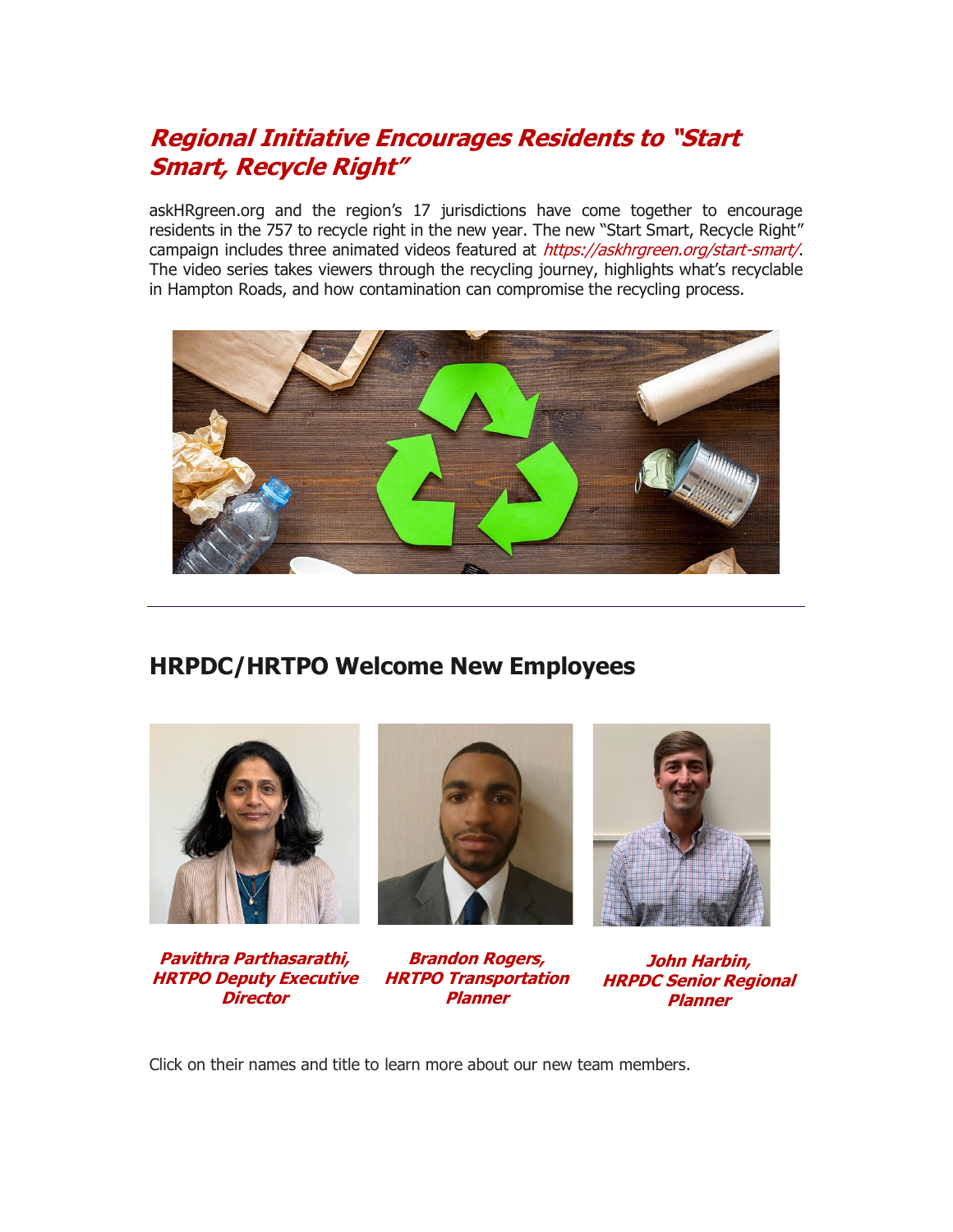

# **Hampton Roads COVID Utility Relief** www.HRUtilityRelief.com

## **[Hampton Roads COVID-19 Impact Planning Hub](http://r20.rs6.net/tn.jsp?f=001G7sa78bgPn9YYt1grCUb9YeiGBQqkoWiZdxdWUvuL1SNco-60gGFbJukRYviXAmSlvQomccDNI0NmBEYInGivDOIAN56S9tiaf2_1xGBgndsu10mQwp7uXbXInef6OPX8w5TBGV1oM7bSJSbgMUKPrpMbTIi4LIPOKIDoypcR_w=&c=djWrRVq2ZXxJbOHsVfHaINk0pakHKGInDZ_s1584KHcz-p5Hnf1eEA==&ch=uiq_ADrQ_1Q_qbWwJUMsb-rwr_Pla6lfVdTwpKHaQZqbShDM-YASHg==)**

Visit the COVID-19 Impact Planning Hub to get the latest information on COVID-19 in Hampton Roads.



#### **HRPDC/HRTPO In the News**

[U.S. Department of Transportation Announces Up to \\$502.9 Million Loan for Infrastructure](http://r20.rs6.net/tn.jsp?f=001G7sa78bgPn9YYt1grCUb9YeiGBQqkoWiZdxdWUvuL1SNco-60gGFbBT1v8o2X44E4ijI93yoye-npvyb9RhcF0iJh4SaXUSiUweUfDbwf7qGguq7pfecyO_CE0FcXUP6RenwAli1-iSpAbrGDDe2dGEEps5tbEmQ&c=djWrRVq2ZXxJbOHsVfHaINk0pakHKGInDZ_s1584KHcz-p5Hnf1eEA==&ch=uiq_ADrQ_1Q_qbWwJUMsb-rwr_Pla6lfVdTwpKHaQZqbShDM-YASHg==)  [Projects in Hampton Roads, VA](http://r20.rs6.net/tn.jsp?f=001G7sa78bgPn9YYt1grCUb9YeiGBQqkoWiZdxdWUvuL1SNco-60gGFbBT1v8o2X44E4ijI93yoye-npvyb9RhcF0iJh4SaXUSiUweUfDbwf7qGguq7pfecyO_CE0FcXUP6RenwAli1-iSpAbrGDDe2dGEEps5tbEmQ&c=djWrRVq2ZXxJbOHsVfHaINk0pakHKGInDZ_s1584KHcz-p5Hnf1eEA==&ch=uiq_ADrQ_1Q_qbWwJUMsb-rwr_Pla6lfVdTwpKHaQZqbShDM-YASHg==) (USDOT News Brief, December 12, 2019)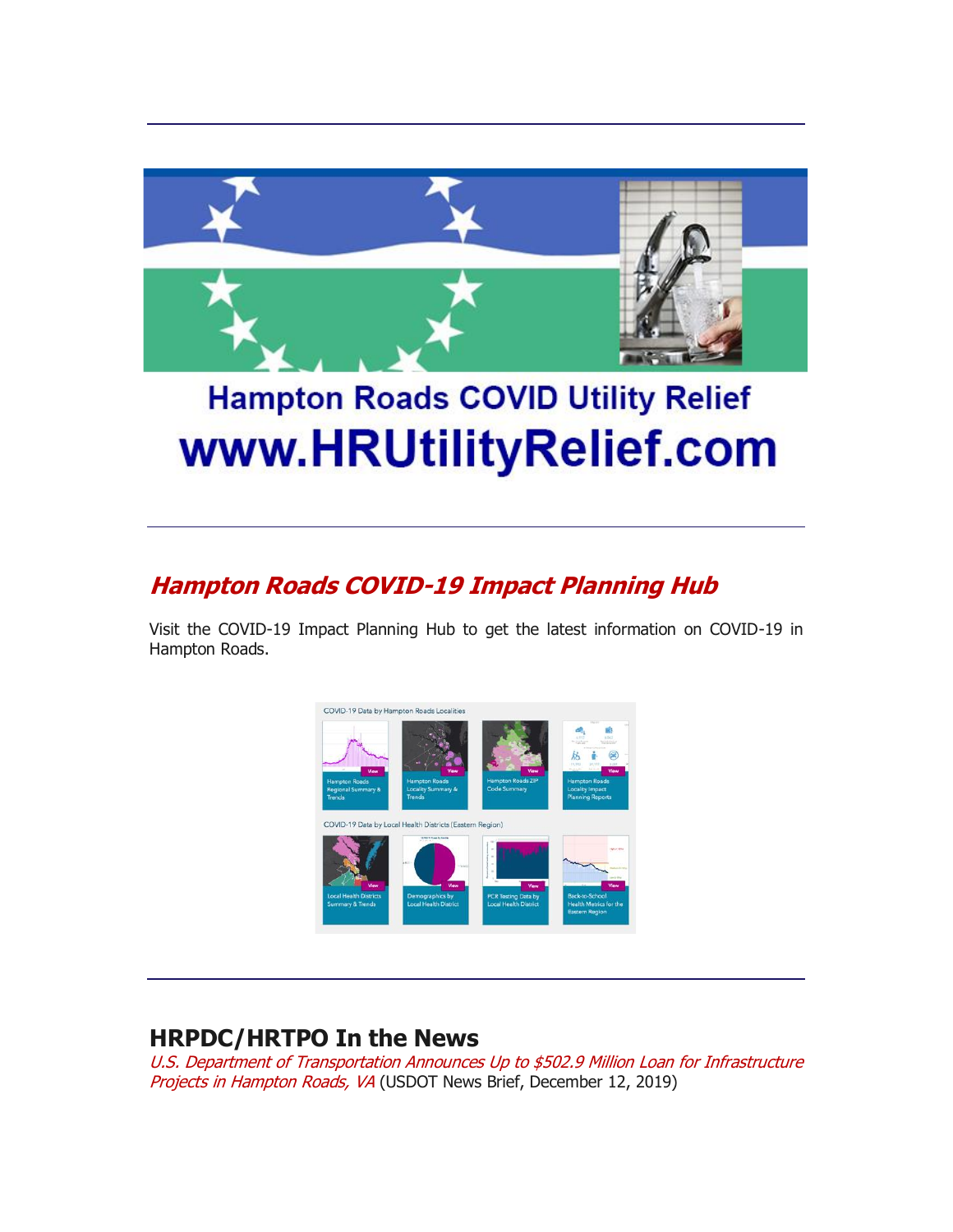[Reck On the Road: Eco-Friendly Christmas \(Hampton Roads Show, December 22, 2020\)](http://r20.rs6.net/tn.jsp?f=001G7sa78bgPn9YYt1grCUb9YeiGBQqkoWiZdxdWUvuL1SNco-60gGFbOe9LEeQSBBke0JsqUuhlzNndI5Ikdgv2TGv_Ij0oPQ52pzzHU2KEue0uGX6XJhJsb9YOdpXcBZHQP3cExULMWqxOrNZ9c55B6mjuYFk670j9dIfHlvKb9V2FlW6NNwwWjfjvVTdW06uaXtrlBXJBJZKQcwYM9dseTkD2ZUqWI-G_vpVIfqi-hU=&c=djWrRVq2ZXxJbOHsVfHaINk0pakHKGInDZ_s1584KHcz-p5Hnf1eEA==&ch=uiq_ADrQ_1Q_qbWwJUMsb-rwr_Pla6lfVdTwpKHaQZqbShDM-YASHg==)

[Hampton Roads Planning District Commission offers relief funds for past-due utility bills](http://r20.rs6.net/tn.jsp?f=001G7sa78bgPn9YYt1grCUb9YeiGBQqkoWiZdxdWUvuL1SNco-60gGFbOe9LEeQSBBklbewKE9SXAN7FrFG0Bpv6-UgCU2uzuVxMiV9tTrxfGIUBBcH6FmQhq80DtapzMcFo9NH1CmMxuZ5Ru1bgYPOh0ZqQMbPF2Hd1CP1y9nsDCvw2OEjzQ9LXOcVLr5TVwEG-CKrgaN-V7J0CEIG-RY4kw1QQ7SrDTnbD1LmzxnbZmG2f5E_7iwBIgSaAFNYL-MBdNEWYCrsycRlIeNL3rjV5w==&c=djWrRVq2ZXxJbOHsVfHaINk0pakHKGInDZ_s1584KHcz-p5Hnf1eEA==&ch=uiq_ADrQ_1Q_qbWwJUMsb-rwr_Pla6lfVdTwpKHaQZqbShDM-YASHg==)  [\(Virginia Gazette, December 21, 2020\)](http://r20.rs6.net/tn.jsp?f=001G7sa78bgPn9YYt1grCUb9YeiGBQqkoWiZdxdWUvuL1SNco-60gGFbOe9LEeQSBBklbewKE9SXAN7FrFG0Bpv6-UgCU2uzuVxMiV9tTrxfGIUBBcH6FmQhq80DtapzMcFo9NH1CmMxuZ5Ru1bgYPOh0ZqQMbPF2Hd1CP1y9nsDCvw2OEjzQ9LXOcVLr5TVwEG-CKrgaN-V7J0CEIG-RY4kw1QQ7SrDTnbD1LmzxnbZmG2f5E_7iwBIgSaAFNYL-MBdNEWYCrsycRlIeNL3rjV5w==&c=djWrRVq2ZXxJbOHsVfHaINk0pakHKGInDZ_s1584KHcz-p5Hnf1eEA==&ch=uiq_ADrQ_1Q_qbWwJUMsb-rwr_Pla6lfVdTwpKHaQZqbShDM-YASHg==)

[If COVID Has Caused Bills To Back Up, Here's Help From HRPDC](http://r20.rs6.net/tn.jsp?f=001G7sa78bgPn9YYt1grCUb9YeiGBQqkoWiZdxdWUvuL1SNco-60gGFbOe9LEeQSBBki_1cvfhhcflwzI96tFgTAng-AJ6gdAor-o4hC1Tvazl0W8p9nxS84fo0gCvZdhFVu0wK7utzDuAIiwm1YHuhCY-ZT8Bvt51sqIIfQupyU1qXXYrZWRxNqrAulslgUbGwr832LuzIaadpZzDiUNoYKXL4LV8PVhM24kuxwXzLFXo=&c=djWrRVq2ZXxJbOHsVfHaINk0pakHKGInDZ_s1584KHcz-p5Hnf1eEA==&ch=uiq_ADrQ_1Q_qbWwJUMsb-rwr_Pla6lfVdTwpKHaQZqbShDM-YASHg==) [\(Hampton Roads Show,](http://r20.rs6.net/tn.jsp?f=001G7sa78bgPn9YYt1grCUb9YeiGBQqkoWiZdxdWUvuL1SNco-60gGFbOe9LEeQSBBke0JsqUuhlzNndI5Ikdgv2TGv_Ij0oPQ52pzzHU2KEue0uGX6XJhJsb9YOdpXcBZHQP3cExULMWqxOrNZ9c55B6mjuYFk670j9dIfHlvKb9V2FlW6NNwwWjfjvVTdW06uaXtrlBXJBJZKQcwYM9dseTkD2ZUqWI-G_vpVIfqi-hU=&c=djWrRVq2ZXxJbOHsVfHaINk0pakHKGInDZ_s1584KHcz-p5Hnf1eEA==&ch=uiq_ADrQ_1Q_qbWwJUMsb-rwr_Pla6lfVdTwpKHaQZqbShDM-YASHg==)  [December 22, 2020\)](http://r20.rs6.net/tn.jsp?f=001G7sa78bgPn9YYt1grCUb9YeiGBQqkoWiZdxdWUvuL1SNco-60gGFbOe9LEeQSBBke0JsqUuhlzNndI5Ikdgv2TGv_Ij0oPQ52pzzHU2KEue0uGX6XJhJsb9YOdpXcBZHQP3cExULMWqxOrNZ9c55B6mjuYFk670j9dIfHlvKb9V2FlW6NNwwWjfjvVTdW06uaXtrlBXJBJZKQcwYM9dseTkD2ZUqWI-G_vpVIfqi-hU=&c=djWrRVq2ZXxJbOHsVfHaINk0pakHKGInDZ_s1584KHcz-p5Hnf1eEA==&ch=uiq_ADrQ_1Q_qbWwJUMsb-rwr_Pla6lfVdTwpKHaQZqbShDM-YASHg==)

### **Upcoming Meetings**





KENDALL L. MILLER Administrator, Office of Community Affairs and Civil Rights

JOE TURNER Communications and Web Manager

ROBERT COFIELD Graphic and Web Designer Phone: 757.420.8300 Fax: 757.523.4881 TTY: 757.390.2578

**[HRPDC Website](http://r20.rs6.net/tn.jsp?f=001G7sa78bgPn9YYt1grCUb9YeiGBQqkoWiZdxdWUvuL1SNco-60gGFbMLgkivz2_fIuDn1DxwMfG3N4vXTlDhD5Sh4WDPOWKgCfqzMUe1fUCk6oFkhTbVDidQMbL0QGn8r9gxRGTcMmiE6yjy0Z2t-aQ==&c=djWrRVq2ZXxJbOHsVfHaINk0pakHKGInDZ_s1584KHcz-p5Hnf1eEA==&ch=uiq_ADrQ_1Q_qbWwJUMsb-rwr_Pla6lfVdTwpKHaQZqbShDM-YASHg==)**

**[HRTPO Website](http://r20.rs6.net/tn.jsp?f=001G7sa78bgPn9YYt1grCUb9YeiGBQqkoWiZdxdWUvuL1SNco-60gGFbMLgkivz2_fIxNGry7ql8dLHKAB0pRWirO9iObBvb13N7fyFT72NqKk7ydYvJtmo-CIAMI0m66y-eaqXR1wcJf4=&c=djWrRVq2ZXxJbOHsVfHaINk0pakHKGInDZ_s1584KHcz-p5Hnf1eEA==&ch=uiq_ADrQ_1Q_qbWwJUMsb-rwr_Pla6lfVdTwpKHaQZqbShDM-YASHg==)**